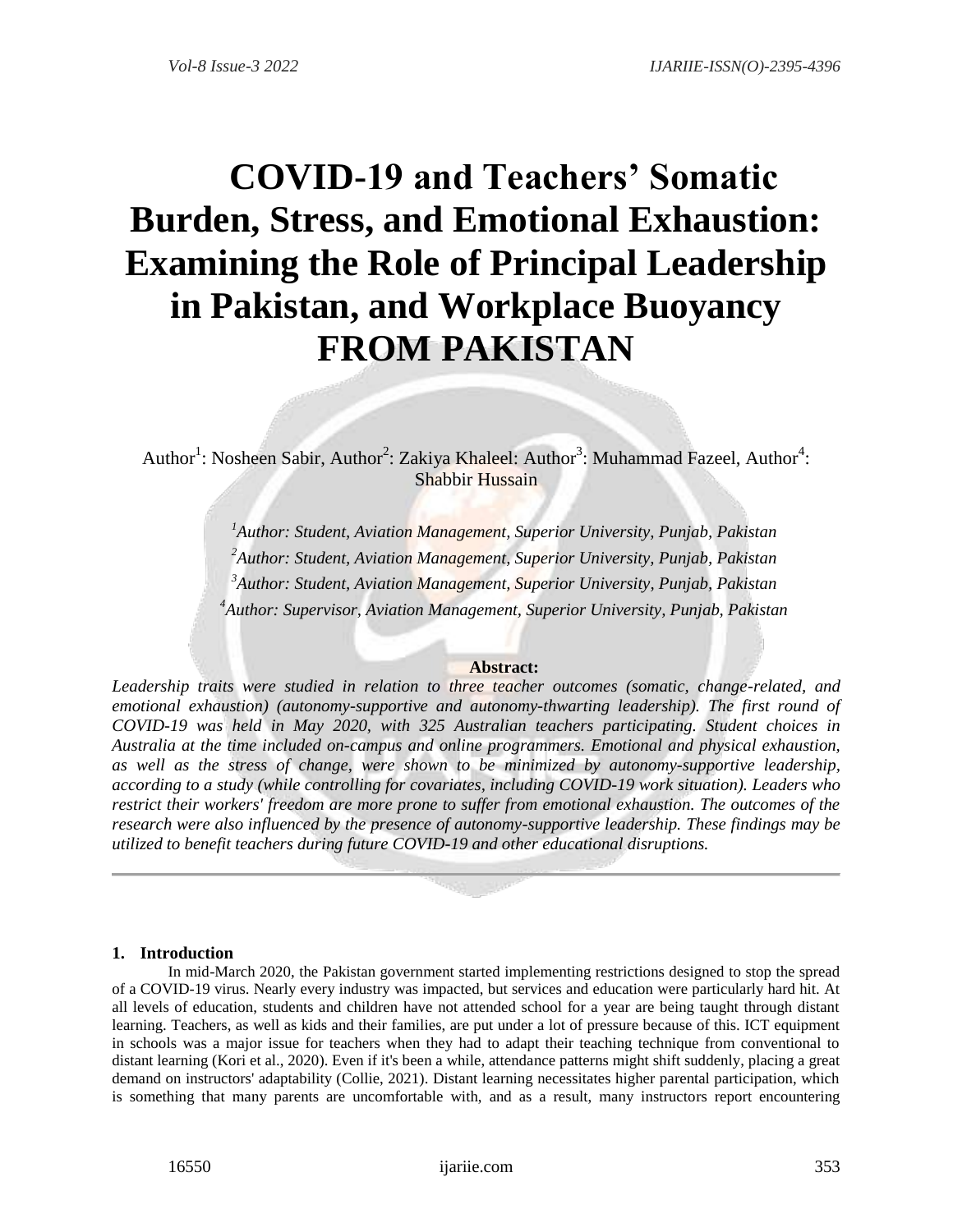unfavorable views from students' parents or members of the community. Angry parents and kids, on the other hand, the school teachers not putting enough effort when they work from home and teach the students through online platforms (Klapproth et al., 2020).

Even before the COVID-19 epidemic, teaching was considered a challenging profession (Schaufeli et al., 2008). Teachers face a variety of challenges on a daily basis, including time constraints, the need to strike a worklife weighing scale, role conflict (parent vs. teacher), limited self-sufficiency, heavy organizational responsibilities, problematic collaboration with colleagues as well as the director, supervision inventions, emotional issues, anxiety about behind control of the class, anxiety about valuation, and poor staff self-esteem (Mercer & Gregersen, 2020). Disorientated pupils anticipating the negative implications of distance wisdom on poor theoretical performance; overworked parents; as well as the interdependencies of these three aspects are all stresses that come from the present pandemic scenario, according to Petrie (2020). Female Pakistani public school teachers were studied by Loziak et al. Examined. (2020) COVID 19 pandemic. The greatest source of fear for study participants was that they were underestimated by their employers, and they had to spend excessive preparation and unplanned time in addition to the time already planned. It was that.

A person's life suffers when they are under a lot of stress all the time. Burnout or boredom are two terms used to describe the effects of persistently high levels of work-related stress (Makasheva et al., 2016). Research on high school teachers during in the COVID-19 epidemic attempted to evaluate the association among burnout syndrome and boredom syndrome. Secondary schools serve as a bridge between the years of elementary and middle school and the years of high school and college. In elementary school, the presence and engagement of a parent is crucial, but in university, the students alone are mostly accountable for their own study performance and outcomes. When it comes to pupils in secondary school, parents no longer have to be in charge of their children's academic achievement, but they are not yet independent enough to free themselves from the impact of teachers. It's possible that secondary school instructors are under more stress because of this, which might lead to negative impacts like boredom and burnout.

#### **1.1 Burnout Disease and bore out Syndrome**

There is a direct correlation between job performance and burnout syndrome. According to Barnett & Flores (2016), students might suffer from burnout since both employment and education make demands on their time and energy. The psychological condition of emotional weariness, depersonalization, and decreased selfaccomplishment known as burnout primarily affects professionals who interact with coworkers on a daily basis (Maslach & Leiter, 2017). Over time, certain reports have arisen indicating that this phenomena is no longer exclusive to the helping professions, but may be seen in a variety of different fields. To put it another way, the updated concept of burnout syndrome is based on symptoms that arise in the framework of unresolved job stress (Maslach et al., 2001). As the most crucial sign of burnout syndrome, emotional fatigue refers to the experience of weariness of one's emotive energy, which may foretell many of the negative health effects that stress can produce. Emotional weariness may lead to depersonalization, which is defined as an emotional cut off from work. When someone has a low opinion of their own job performances and the general importance of their job, they are said to have "reduced personal achievement from work" (Leiter et al., 2014).

# **2. Literature review:**

Boredom syndrome is typically connected with office employment, such as in companies, much as burnout syndrome is with helping professions (Rozvadsk-Gugová & Heretik, 2011). According to Moris and Nedosugova (2019), bore out syndrome is more common among employees who are expected to live up to the expectations of others and are afraid of such expectations. Changing stimuli, as well as highly educated employees who require a steady supply of challenges, are also necessary for people. The job description includes a number of risk factors, such as a lack of variety in work activities or the achievement of long-term objectives. Bore out syndrome has three basic components, according to Rothlin and Werder (2011): inexperience, which occurs when a worker can perform so much Responsibility for work because he currently has them; indifferent to the work done. Being monotonous, employees lose joy in their work and feel helpless because they don't know what to do There are three characteristics of boredom syndrome, according to Stock (2013): a crisis of meaning in work (perceived senselessness), monotonous labor (poor stimulation), and restricted career progression (lack of wisdom& selfdevelopment opportunities).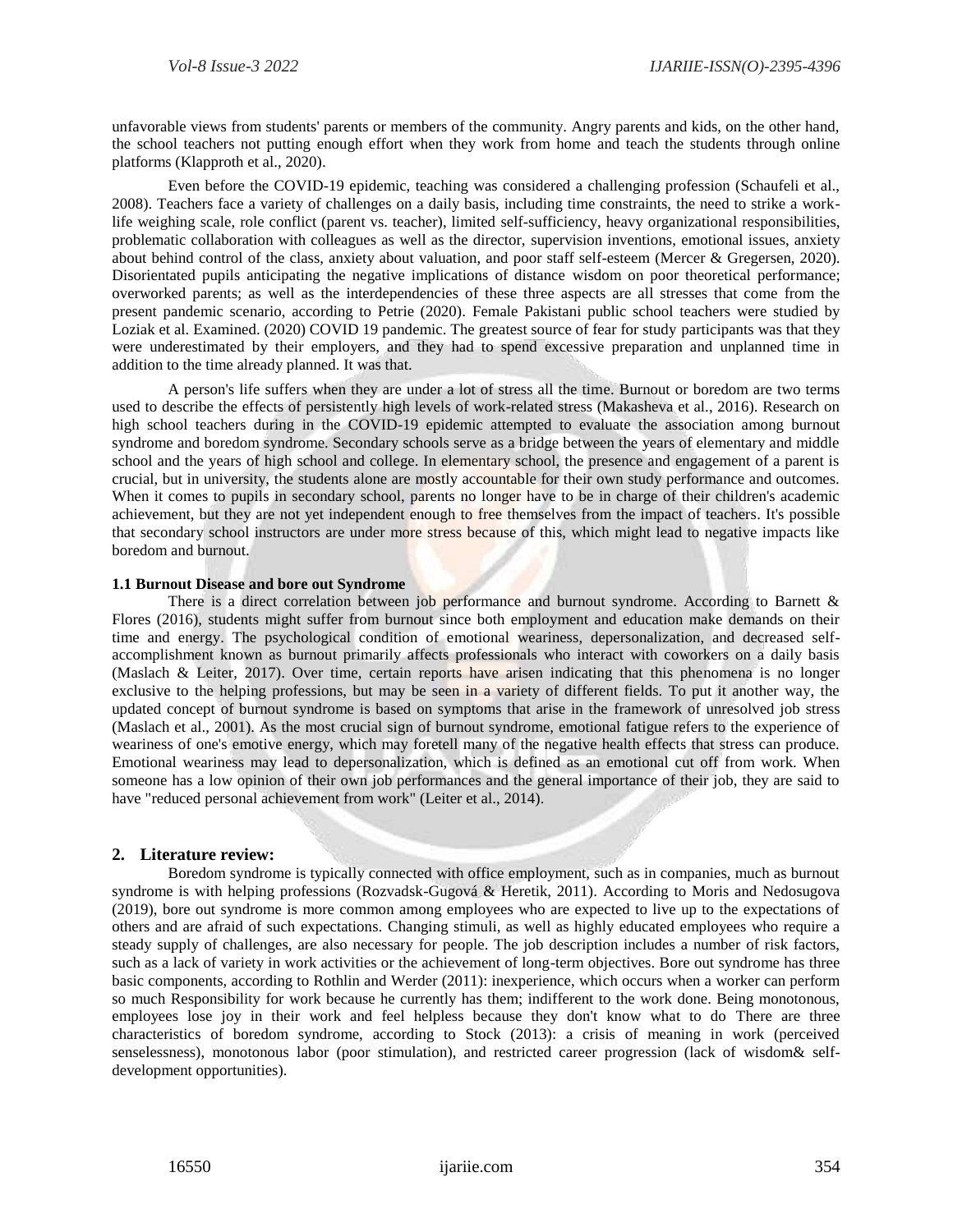Authors such as Lovaová & Jungová (2018), Rothlin & Werder (2014), and Brnula & Mokrácsová (2013) have examined the association between these two factors. Bore out is the reverse of burnout, according to Rothlin & Werder (2014). There are significant similarities between the two disorders, according to several other researchers. Anxiety, stress, low self-esteem, lack of motivation, and physical exhaustion are all symptoms of burnout and boredom syndrome, and they all have an impact on one's cognitive (lack of focus) and emotional well-being (loss of faith in one's own abilities), as well as one's physical well-being (dizziness, nausea, vomiting), as well as one's behavior (nonattendance, job change).

It is the cause of stress that differentiates among burnout and bore out syndrome. The cause of stress in burnout is excessive staff overload, but in bore out, the tension comes from under loading. Burnout syndrome also is related with the anxiety that an employee's wasteful labor may be discovered. While tiredness from a high quantity of labor is unpleasant, boredom in the job is preferable (Rozvadsk-Gugová & Heretik, 2011).

Several studies have shown a link between the two disorders, including Brnul and Mokráová (2013) as well as Campagne (2012) (as referenced in Lovaová & Jungová, 2018). According to the authors cited, boredom may lead to disappointment, which is a negative factor in the development the burnout syndrome, and boredom can be a precursor to burnout. They can't rule out the chance of both disorders occurring at the same time, though.

#### **2.2 Burnout and Boreout in Teaching Profession**

These days, one of the most at-risk professions for burnout is teaching (Schaufeli et al., 2008). Teachers who work in high-pressure environments for an extended period of time may develop a syndrome known as Sears et al. (2000)'s syndrome of long-term stress. Students, coworkers, and parents notice a teacher's lack of interest in their children when their performance suffers, and this may have a lasting bad effect on everyone they come into touch with (Baran et al., 2010). Specifically, Van Horn et al. (1997) recognized burnout in teachers as a major occupational danger. Teachers' stress levels, according to Travers and Cooper (1993), were much greater than the average occupational stress of other helping occupations.

A teacher's vulnerability to burnout may be divided into two categories: one is personality-related, and the other is context-related. An individual's qualities, self-efficacy perceptions, sense of meaning in life, and ability to think constructively are some of the personality factors that have been examined in various research (Baran et al., 2010; Loonstra et al., 2009). Among the results presented by Aloe and colleagues in 2014, they found that new teachers are more likely to suffer burnout than their older counterparts, and high school teachers are more likely to experience burnout than their complements in elementary schools. Informative system, quality of education institutions, work load and other variables such as time pressure and working circumstances are examples of contextual factors. Also included are student learning challenges and huge classrooms (Aloe et al., 2014; Baran et al., 2010; Fiorili et al., 2015; Loonstra et al., 2009). A teacher's absences may have a direct influence on their pupils' grades, and they may also be punished more severely or lose interest in them altogether if they suffer from teacher burnout syndrome (Aloe et al., 2014).

According to studies, even those in the education sector, which we categorise as a "helping job," are subject to ennui. As a result of the aforesaid, there will still be few resources that address the topic of bore out syndrome as well as the teaching field. Ennui in the classroom may be caused by a number of circumstances, according to Rogozinsky (2018). Boredom will set in for a teacher after a while if they've been at it for a while. Teaching the same topic, degree, and course might be very confusing. Because teachers are among the few professions with a well-established method of functioning, this is the case. They deal with same academic content year after year and encounter just a few minor modifications.

Keller et al. examined instructors' boredom (2014). About a quarter of the time, instructors said that they were bored while instructing in the classroom in this study. It's important to look into this phenomenon more since it contradicts the active role that teachers must play in the classroom, as boredom is often considered a mental state of low encouragement& deactivation. Boredom in the classroom is still frowned upon, but students are increasingly taking an active part in their education, while the instructor is expected to play a more passive one. Sohail et al. (2010) observed the effects of sex and age on teacher boredom in higher education. Findings from this study show that older people are more likely to experience boredom, which supports the idea that long-lasting practice is connected with a lack of diversity and less contented change, which leads to boredom (Lovaová & Jungova, 2018). Sohail et al. (2010) found no link between boredom & gender, while a new study by Vodanovich et al. (2011) found that males are more likely than women to become bored easily.

During first wave of a COVID-19 epidemic, a sample of high school instructors was assessed for signs of burnout and boredom. The following sub-goals were established: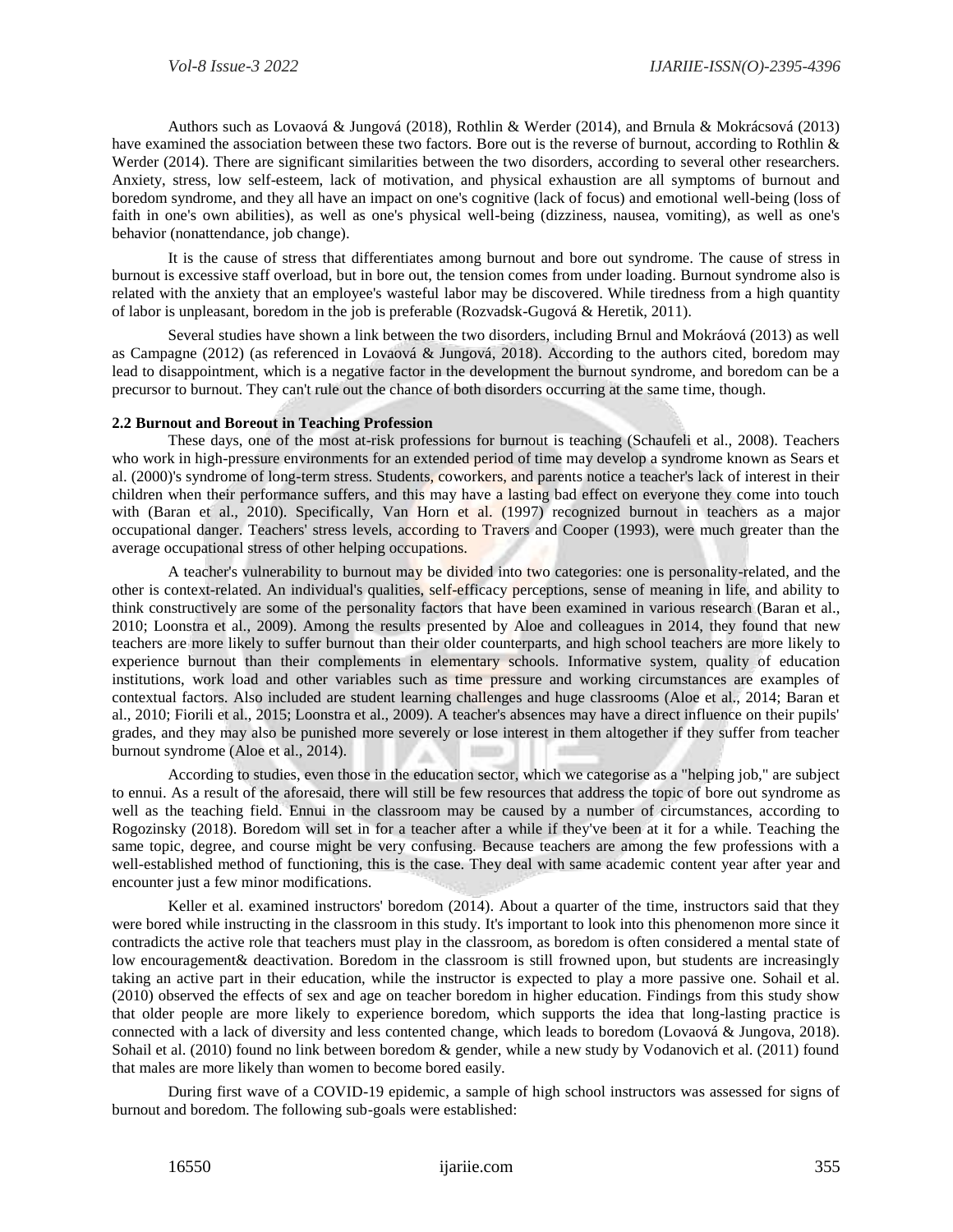Teachers from career and general schools as well as sex differences in facing burnout and boredom were surveyed during COVID-19 in an effort to regulate the level of exhaustion syndrome and burnout symptoms among secondary school teachers, as well as the relationships between these two syndromes.

# **3. Methodology**

# **3.1 Research Design**

This quantitative research used a correlational study approach (Pallant, 2011) to explore the linear relationship between two variables, burnout illness and bore out syndrome. To be fair, it focused on comparing two or more groups with respect to a certain set of variables.

### **3.2 Population and Sampling**

Convenience and deliberate sampling procedures have to be used due to the outbreak. There were 214 participants (Mage =  $46.9$ ; SD = 11.2) who were Pakistani secondary school teachers ranging in age from 25 to 73. 24.7 percent of those polled were males, while 75.3 percent of those polled  $(N = 161)$  were females, aged 25 to 73 years old. (Mage = 47.3; SD = 10.8). With an average tenure of 19.5 years (SD = 10.2), instructors at technical schools accounted for 49% of participants, while those at general schools accounted for 51% with an average of 18.4 years of service  $(SD = 12)$ . There was a wide range of practice time (zero to 45 years), with an average of 18.9 years...

#### **3.3 Data Collection**

Data was gathered using a variety of means, including three different types of questionnaires: a sociodemographic survey, the Maslach Burnout Inventory, and a bore out Scale, which was a modified version of the original.

Age, gender, type of school (vocational/general), and duration of practice are all included in sociodemographic data. It's called the Maslach Burnout Inventory (MBI) - HSS (Ráczová & Köverová, 2020). Pakistan translation of the original MBI-Human Services Survey questionnaire (Maslach & Jackson, 1981). Depersonalization - DP (five items) Personal achievement - PA (eight items) and emotional fatigue -EE (nine) are the three subscales that make up the 22-item scale. There are seven possible responses, and each one corresponds to a different point on the respondent sign's 7-point scale (0 being never, 1 being several times a year, 3 being only once a month, 4 being weekly, 5 being several times a week, and 6 being daily). This scale indicates how often the signs posited in each item occur. There are reverse-coded items in Personal Accomplishment. All the points a responder has recorded on each subscale are added together to get a final score. All subscales have a minimum score of 0 and a maximum score of 36 for emotional weariness, 30 for depersonalization, and 48 for personal achievement. The Cronbach alpha coefficient showed the following values for scale internal consistency:  $ee = 0.903$ ; pa = 0,624; DP = 0,883. Boorishness index (BOI) (Rothlin & Werder, 2014). A 10-item scale asks the responder whether or not he or she "feels idle and bored during work." For this study, we used a 6-point Likert scale instead of a binary answer scale to gauge how much the participants agreed or disagreed with statements on workplace ennui  $(1 = I$  don't feel it at all;  $6 = I$  still experience). It is the aggregate of the points that the responder has marked that determines their ultimate score. The lowest possible score is 6 and the highest possible is 60. The Cronbach alpha coefficient was used to determine the scales' internal constancy.

Electronic versions of the surveys were sent to respondents between March 2020 and April 2020 using the Google Docs-Form programmer. In the beginning, principals of secondary schools are requested to partake in the research. After agreeing, they were asked to distribute a link to the survey to the trainers via email or other means.

Survey participants were told that their responses were voluntary and that their information would only be used for this study. All of the people that took the survey agreed to take part.

# **4. Data Analysis**

The dataset had no errors or omissions. Using the Kolmogorov-Smirnov test, we found that the data were normally scattered (p 0.05). The skewness of the data dispersal were not found to surpass the criteria of  $\geq 1$  using descriptive indicators. Cronbach's alpha (Cronbach ) was used to assess the internal constancy of the data. Other descriptive markers were used to characterize the data that was gathered (mean, standard deviation). Pearson's correlation coefficient was used to examine correlations between variables. T-tests for independent samples were used to examine statistical differences. Analysis of the obtained data was done using Spss Statistics 21.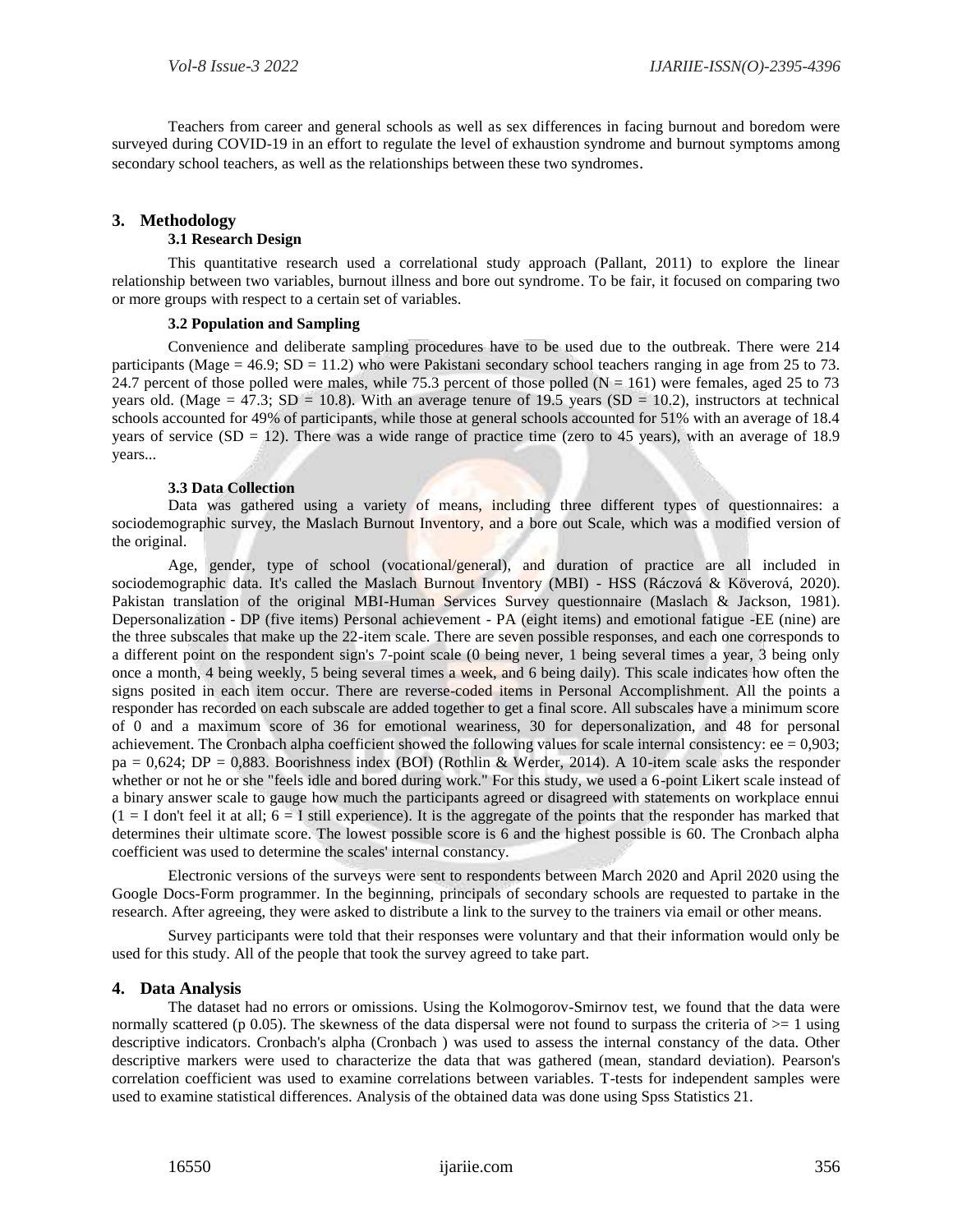# **5. Results**

There were a number of analyses carried out in order to meet the study's primary goal of examining burnout and boredom in high school instructors during 1st wave of the COVID-19 epidemic.

Teachers are more likely to suffer from stress and boredom than the general population. To estimate the extent of burnout and boredom syndrome among high school instructors during 1<sup>st</sup>wave of a COVID-19 pandemic, qualitative analysis (Table 1) was done.

# **Table 1**

Descriptive statistics of MBI - HSS and BO, 2020

|           | M    | Me | <b>SD</b> | Min            | Max |  |
|-----------|------|----|-----------|----------------|-----|--|
| <b>BO</b> | 23.2 | 22 | 4.72      | 13             | 42  |  |
| EE        | 17.1 | 15 | 10.4      | $\mathbf{0}$   | 43  |  |
| DP        | 2.68 | ↑  | 2.97      | $\overline{0}$ | 11  |  |
| PA        | 29.8 | 34 | 12.5      | 5              | 48  |  |
|           |      |    |           |                |     |  |
|           |      |    |           |                |     |  |
|           |      |    |           |                |     |  |
|           |      |    |           |                |     |  |

 $BO = 6$  boredom;  $EE = 4$  emotional fatigue;  $DP = 4$  depersonalization;  $PA = 5$  personal achievement; M = mean;  $ME$  median:  $SD =$  standard deviation.

This study's conclusions reveal that during the first lockdown, teachers exhibited no signs or symptoms associated with any of the disorders investigated. These findings are encouraging, given the wide range of possible scores on each scale. There was an average of 27.5 on the bore out Scale, but only 23.20 in our sample, showing that our respondents were not bored. The median score for emotional weariness, a subscale, was 17.10, with an average of 18.5. There is some evidence to show that instructors did not experience emotional exhaustion during the initial lockdown, although this is a questionable outcome. The average value in depersonalization is 15.5; however the respondents obtained a scale score of 2.68. It seems that teachers have achieved a high degree of personal success, as seen by their median score of 29.8, which is higher than the average scale value of 24.5. To make things clearer, the findings are shown in Figure 1.



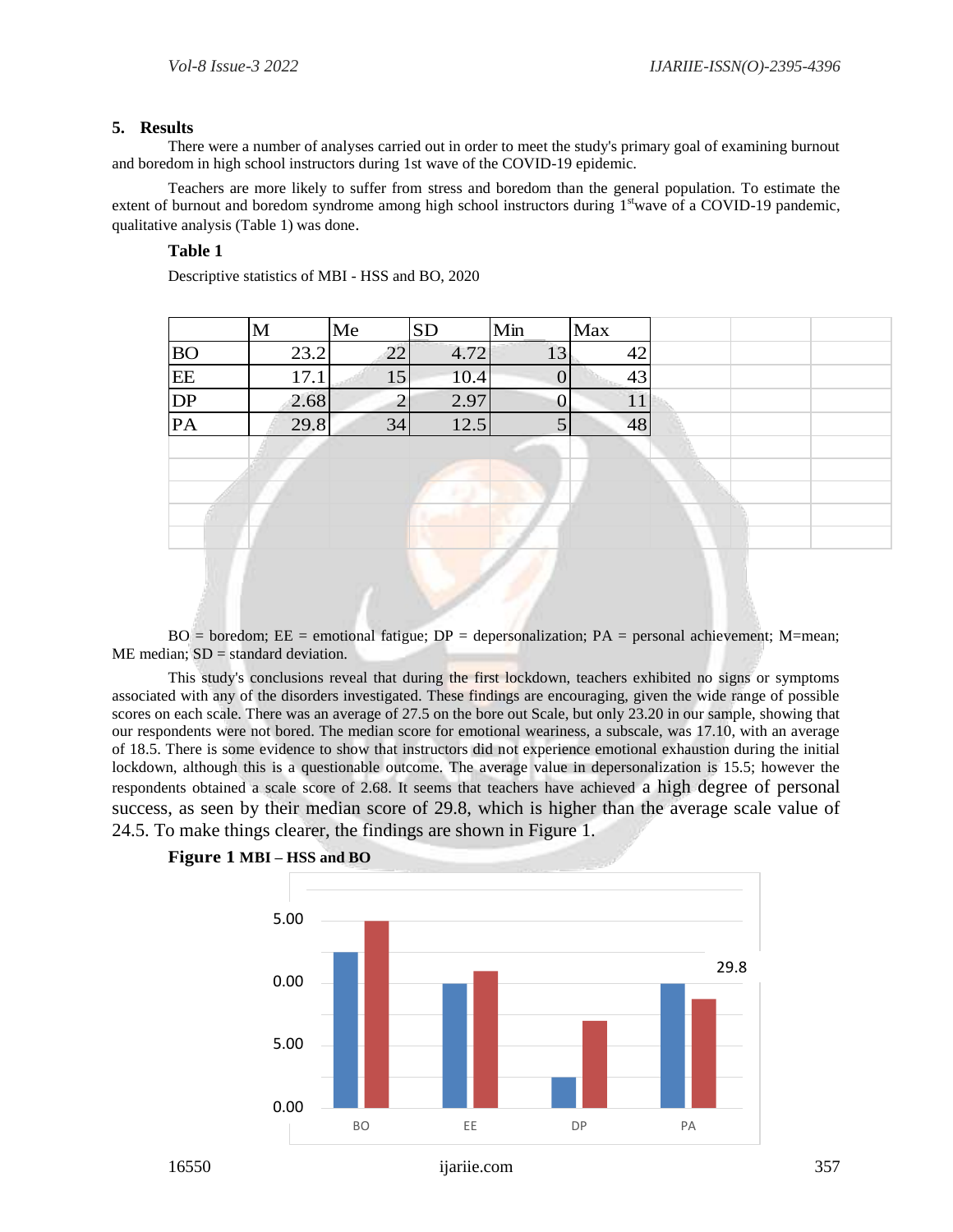Emotional weariness, depersonalization and personal achievement are some of the symptoms of Maslach Burnout Inventory – Human Services Survey (MBI-HSS).

Next, we separated the instructors into groups based on where they work. Teachers in ordinary secondary schools and in technical secondary schools were almost evenly split amongst each other. During the initial wave of the COVID-19 epidemic, this was a fair assumption for comparing the two groups of instructors in terms of burnout and boredom syndrome. If instructors in general schools are more emotionally exhausted and depersonalized, we predicted that vocational school teachers would be more demoralized.

Secondary vocational school instructors, according to descriptive indicators (Table 2), are less likely than secondary public school teachers to have attained a bore out average value that is also lower than the feasible average value (27.5). However, the degree of bore out syndrome among instructors from various secondary schools was not statistically significant. Compared to instructors in secondary vocational schools, teachers in secondary general schools were more emotionally exhausted. Their mean result was considerably closer to the scale's average value (18.5). We may infer from the above that wide-ranging education instructors were more expressively depleted, but further testing failed to substantiate this hypothesis. Teachers from both kinds of schools performed much worse than the average value in terms of depersonalization (15.5). Teachers from occupational high schools performed somewhat better than those from regular high schools, but the difference was not statistically important at the high school level. The outcome in terms of personal achievement is fairly unexpected. As seen by testing, descriptive indications imply that there are very minor disparities between instructors from the two kinds of schools. Although the average scale value is greater than the average of the responses, this is unexpected (27.5)

|           | School | $\mathbf N$ | M    | Me | <b>SD</b> | Min             | Max | $\boldsymbol{t}$ | $\boldsymbol{p}$ | d        |
|-----------|--------|-------------|------|----|-----------|-----------------|-----|------------------|------------------|----------|
| <b>BO</b> | V      | 105         | 23   | 22 | 4.71      | 13              |     | 42 -0.694        | 0.488            | $-0.095$ |
|           | G      | 109         | 23.5 | 22 | 4.75      | 15              | 36  |                  |                  |          |
| EE        | V      | 105         | 16.3 | 15 | 9.46      | $\mathbf{0}$    |     | $41 - 1.202$     | 0.231            | $-0.164$ |
|           | G      | 109         | 18   | 17 | 11.2      | $\overline{0}$  | 43  |                  |                  |          |
| DP        | V      | 105         | 2.7  | 2  | 3.04      | 0               | 11  | 0.085            | 0.932            | 0.012    |
|           | G      | 109         | 2.66 |    | 2.91      | $\overline{0}$  | 11  |                  |                  |          |
| PA        | V      | 105         | 29.6 | 33 | 12.2      | $5\overline{)}$ | 47  | $-0.207$         | 0.836            | $-0.028$ |
|           | G      | 109         | 30   | 35 | 12.7      | 500             | 48  |                  |                  |          |
|           |        |             |      |    |           |                 |     |                  |                  |          |

# **T-test for independent samples – school type differences**

BO=bore out syndrome; EE=emotional exhaustion; DP=depersonalization; PA=personal accomplishment; V=vocational high school; G=general high school

Vocational teachers and regular secondary school teachers both experienced the 1st lockdown with similar levels of exhaustion and boredom, according to these findings. Figure 2 depicts the findings for your perusal and comprehension.

The sample of instructors was then separated based on gender. There was a noticeable variance in the number of male & female instructors. Teachers are still seen as being mostly female, hence this number represents the actual gender balance in the profession (Wilbourne & Kee, 2010).Nevertheless, during first wave of a COVID-19 epidemic, and we looked to see whether there were any variations in burnout and boredom between the two sets of instructors. We hypothesized that males would be more likely to suffer from boredom syndrome, whereas women would be more likely to suffer from burnout. There is no variance in the mean bore out value between men &

**Table 2**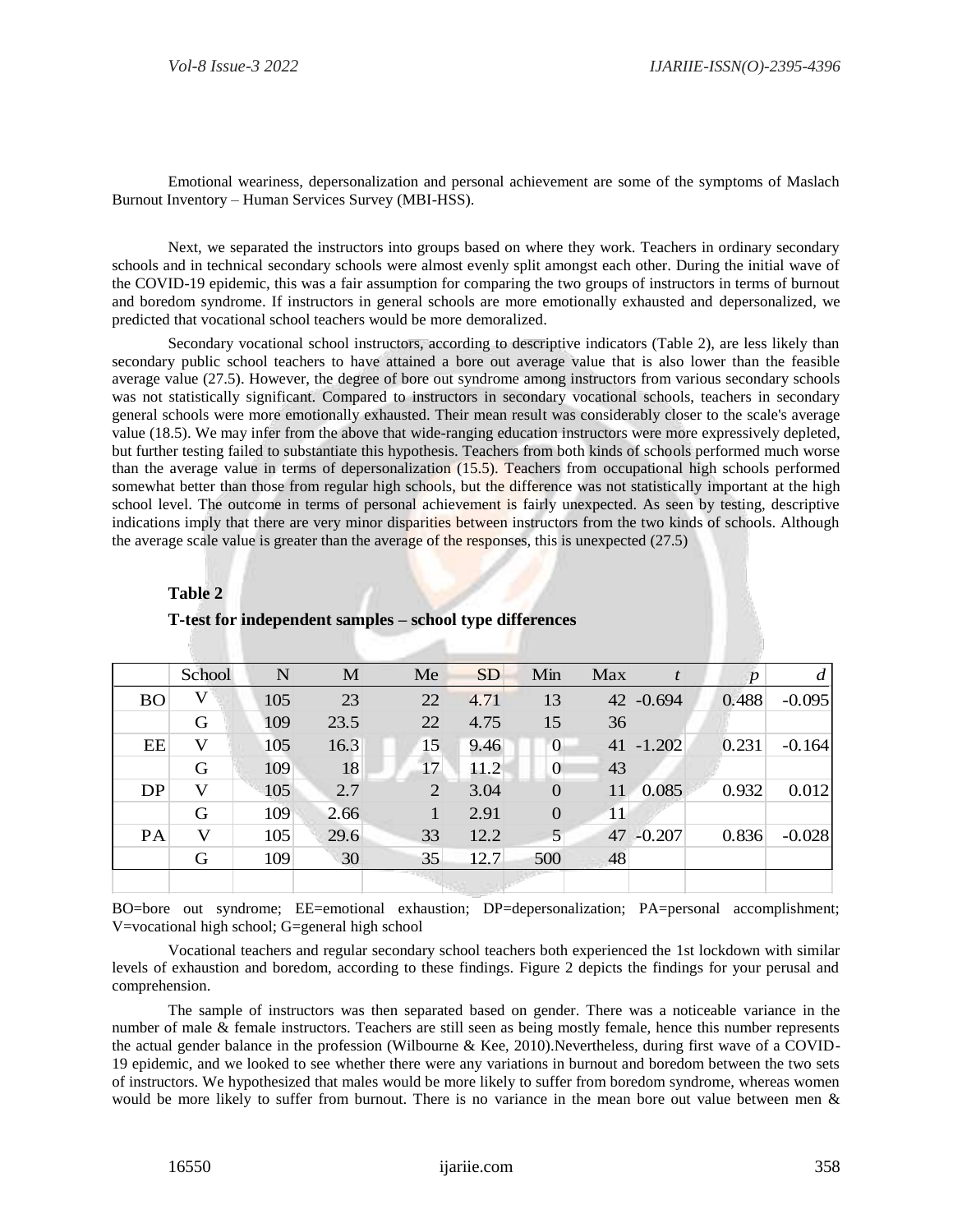women, and these values are also lower than the potential mean scale value (Table 3). (27.5). Tests did not reveal a difference in bore out syndrome levels between men and women that was statistically significant. However, the average emotional weariness of women was greater than that of males. Their mean result was considerably closer to the scale's average average value (18.5). We may infer that women were much more emotionally fatigued than males based on the above-mentioned data. Furthermore, testing proved this to be true. In contrast, males performed higher than women in depersonalization, although the average value was still lower than the men's scores (15.5).



# **Figure 2 MBI – HSS and BO – school type**

Emotional weariness, depersonalization and personal achievement are some of the symptoms of Maslach Burnout Inventory – Human Services Survey (MBI-HSS).

There was no significant difference between groups in depersonalization, despite the predicted variances. As shown by testing, there are relatively little variations among men and women when it comes to the personal achievement subscale. The average scale value is lower than the average attained value of the respondents (27.5).

#### **Table 3**

| T-test for independent samples – gender differences |  |  |  |
|-----------------------------------------------------|--|--|--|
|-----------------------------------------------------|--|--|--|

|           | Gender | N   | М    | Me | <b>SD</b> | Min | Max             |          |          |          |
|-----------|--------|-----|------|----|-----------|-----|-----------------|----------|----------|----------|
| <b>BO</b> | Male   | 53  | 23.2 | 23 | 4.71      | 13  | 35 <sup>2</sup> | $-0.034$ | 0.97     | $-0.005$ |
|           | Female | 161 | 23.3 | 22 | 4.75      | 15  | 42              |          |          |          |
| EE        | Male   | 53  | 14.2 | 12 | 10.4      | 0   | 43              | $-2.406$ | $0.017*$ | $-0.381$ |
|           | Female | 161 | 18.1 | 17 | 10.2      | 0   | 43              |          |          |          |
| DP        | Male   | 53  | 3.15 | 3  | 3         | 0   | 11              | 1.34     | 0.18     | 0.212    |
|           | Female | 161 | 2.52 |    | 2.95      | 0   | 11              |          |          |          |
| <b>PA</b> | Male   | 53  | 29.3 | 35 | 13.6      | 7   | 48              | $-0.334$ | 0.739    | $-0.028$ |
|           | Female | 161 | 30   | 34 | 12.1      | 5   | 48              |          |          |          |
|           |        |     |      |    |           |     |                 |          |          |          |

BO=bore out syndrome; EE=emotional exhaustion; DP=depersonalization; PA=personal accomplishment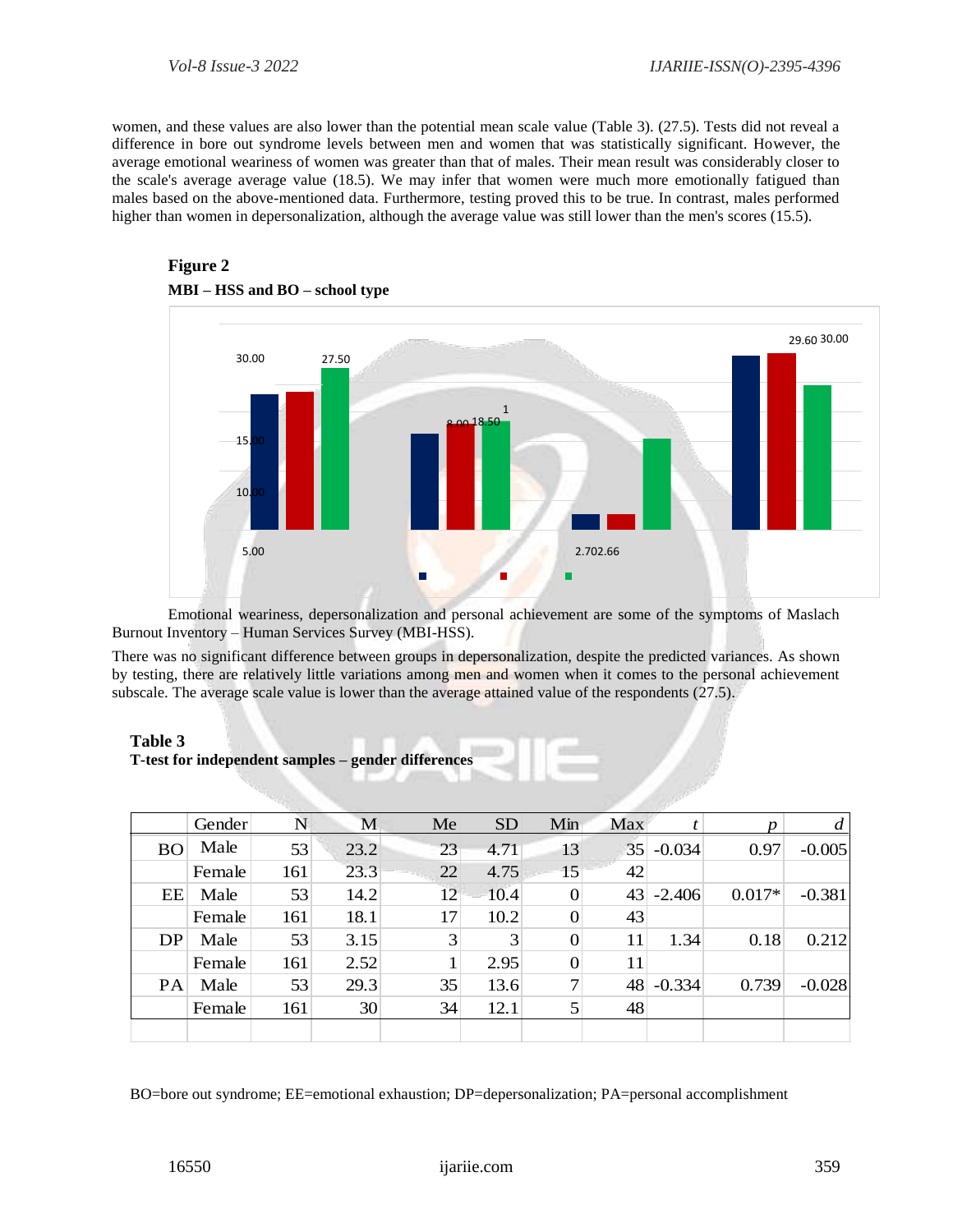

# **Figure 3 MBI HSS and BO gender**

#### **MBI – HSS = Maslach Burnout Inventory - Human Services Survey; BO=bore out syndrome; EE=emotional exhaustion; DP=depersonalization; PA=personal accomplishment**

In terms of emotional weariness, male and female instructors had distinct experiences at the start of the first lockdown. Despite these differences, neither group had a significant degree of burnout or boredom syndrome. Teachers, on the other hand, although showing indications of emotional tiredness, were able to achieve personal success. Figure 3 illustrates the findings in further detail.

Other objectives included assessing the association among bore out syndrome, burnout syndrome, age and practice time. There is a strong correlation among weariness and depersonalization & burnout and boredom, which we thought to be important.

# **6. Discussion**

In this research, a group of high school teachers were put on lockdown during 1st wave of the COVID-19 epidemic, and two unfavorable occurrences linked with their job were examined (March 2020). Several factors contribute to the research's specificity. Sample selection is the first step. Due to the fact that teaching is based on both theory and practice in secondary schools (particularly in secondary vocational schools), teachers were selected. Schools at any and all levels were shut down as part of the shutdown in Pakistani. The condition in high schools did not improve in a year, and pupils only spent 1.5 months in class each year (September - middle October2020). Teachers are put under a lot of stress since they have to educate from a distance. Secondary school students aren't yet as self-reliant as college students, thus instructors bear the brunt of the burden for their students' educational success. High school students are much less reliant on parental assistance than their primary school counterparts, who may not grasp the exact substance of the given subject because they are, for example, specialists in an entirely other topic. Secondary school instructors can't even count on the assistance of parents. As a result, their mental health & performance are held to very high standards. The setting in which the study was conducted is the second distinctive aspect of the study. But the condition of COVID-19 is brand new when it comes to looking at the connection between burnout and boredom (Brnul & Mokrálova, 2013; Lovaov & Jungová, 2018; Rothlin & Werder, 2014). Modern Europe as well as the Western world has never encountered a scenario like this before. Nobody knew how long that situation would be serious at the time of the initial lock down. However, in light of the current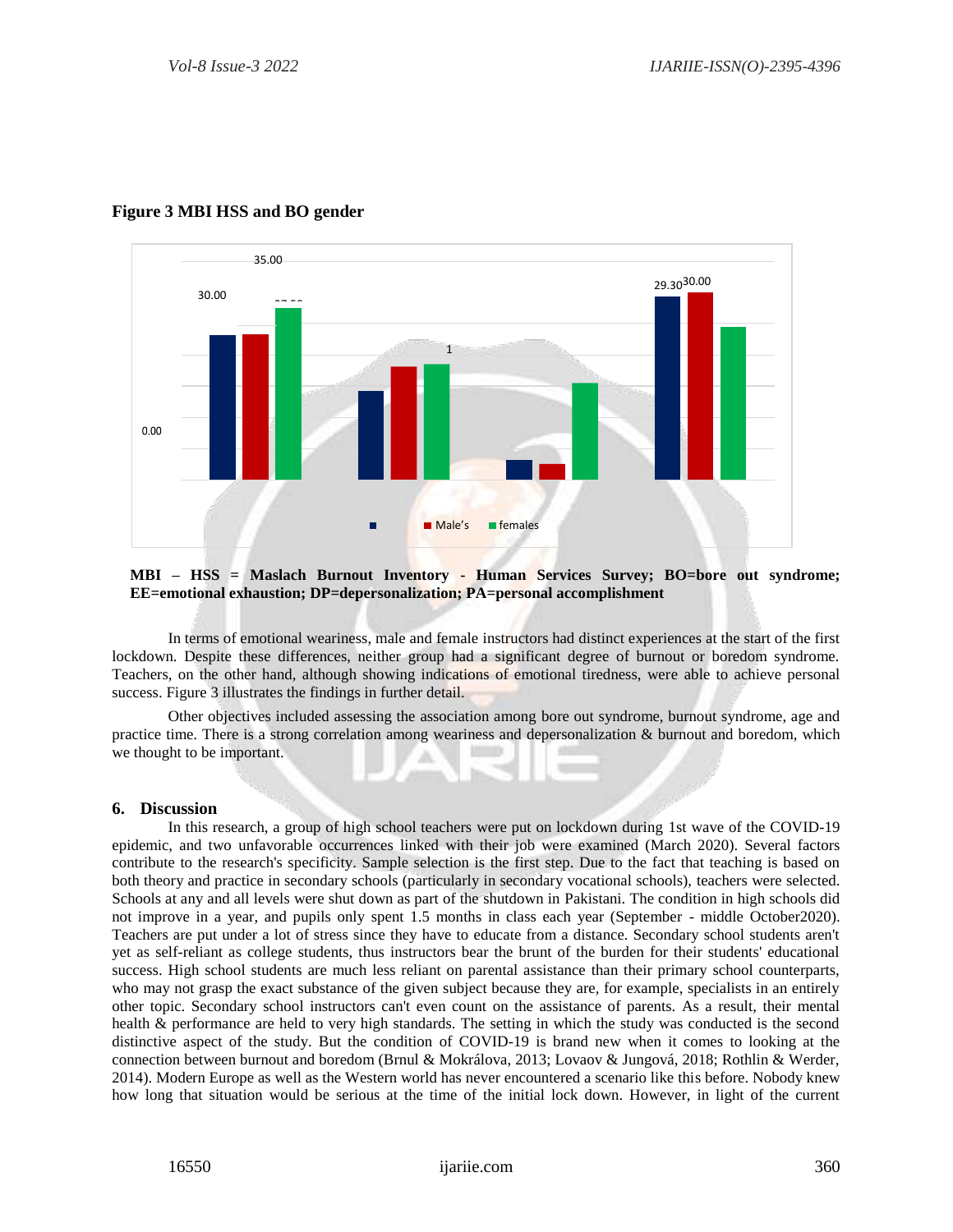scenario, research is increasingly focusing on issues like as burnout, coping, stress, work-life balance, and job performance during a pandemic (Mercer & Gregersen, 2020; Loziak et al., 2020).

# **7. Conclusion**

During first wave of the COVID-19 epidemic, this study explored the experiences of high school teachers who were subjected to tight government regulations. Burnout and boredom syndromes are two of the most harmful job-related illnesses, according to researchers. A surprising lack of emotional weariness and depersonalization, as well as a strong sense of personal success, were found in the research. The predicted amount of boredom syndrome was detected. There have been no significant differences observed between instructors from various school types, despite original predictions based on developing concerns of students & practical focus of the education process in vocational schools Emotional weariness was also not proven to be a gender-specific trait. Females fared much better than their male counterparts. Boredom and emotional tiredness were shown to have strong positive correlations, which was consistent with our expectations based on previous research. Personal achievement, on the other hand, had just a weak and insignificant connection.

In addition, there are limits to this investigation. This epidemic of COVID-19 cannot be extrapolated to other situations. During the initial lockdown of the pandemic, instructors had no idea what was in store for them. As a result, such studies should be carried out every year. Parents, as well as the general public, are drained as a result of the pandemic's unpredictability. There were no instructors from any other sort of higher school in our sample. There were no instructors from the secondary schools of medicine or the armed services in attendance. This might lead to problems with translating, resulting in poorer reliability coefficients, as could the use of the accepted questionnaire versions. However, for a few objects, Cronbach's alpha values of approximately 0.50 are also adequate for evaluation purposes (Field, 2016).

### **References:**

- 1. Aloe, A. M., Shisler, S. M., Norris, B. D., Nickerson, A. B., & Rinker, T. W. (2014). . Educational Research Review, 12, 30-44.
- 2. Azeem, S. M., & Nazir, N. A. (2008). A study of job burnout between university teachers. Psychology and Developing Societies, 20(1), 51-64
- 3. Baran, G., Bıçakçı, M. Y., İnci, F., Öngör, M., Ceran, A., & Atar, G. (2010). Analysis of burnout levels of teacher. Procedia-Social and Behavioral Sciences, 9, 975-980.
- 4. Barnett, M. D., & Flores, J. (2016). Narcissus, exhausted: Self-compassion mediates the relationship between Narcissism and school burnout. Personality and Individual Differences, 97, 102-108.
- 5. Brnula, P., & Z. Mokráňová, (2013). Súvislosti syndrómu nudy a syndrómu vyhorenia u sociálnych pracovníkov a moţnosti psychosociálnej opory. Profesionalita, perspective a rozvoj sociální práce: zborník z conferenceX. Hradecké dny sociální práce v Hradec Králové, In H. Králové (Ed.): Proceedings of the conference X., Hradec Králové Days of Social Work (pp. 186 – 194) Gaudeamus.
- 6. Collie, R. J. (2021). COVID-19 and Teachers' somatic burden, stress, and emotional exhaustion: examining the role of principal leadership and workplace buoyancy. AERA Open, 7(1), 1–15
- 7. Daschmann, E. C., Goetz, T., & Stupnisky, R. H. (2011). Testing the predictors of boredom at school: Development and validation of the precursors to boredom scales. British Journal of Educational Psychology, 81(3), 421-440.
- 8. Field, A. (2016). An adventure in statistics: The reality enigma. Sage.
- 9. Fiorilli, C., Gabola, P., Pepe, A., Meylan, N., Curchod-Ruedi, D., Albanese, O., & Doudin, P. A. (2015). The effect of teachers' emotional intensity and social support on burnout syndrome. A comparison between Italy and Switzerland. European Review of Applied Psychology, 65(6), 275-283.
- 10. Keller, M. M., Frenzel, A. C., Goetz, T., Pekrun, R., & Hensley, L. (2014). Exploring teacher emotions.
- 11. Klapproth, F., Federkeil, L., Heinschke, F., & Jungmann, T. (2020). Teachers' experiences of stress and their coping strategies during COVID-19 induced distance teaching. Journal of Pedagogical Research, 4(4), 444- 452.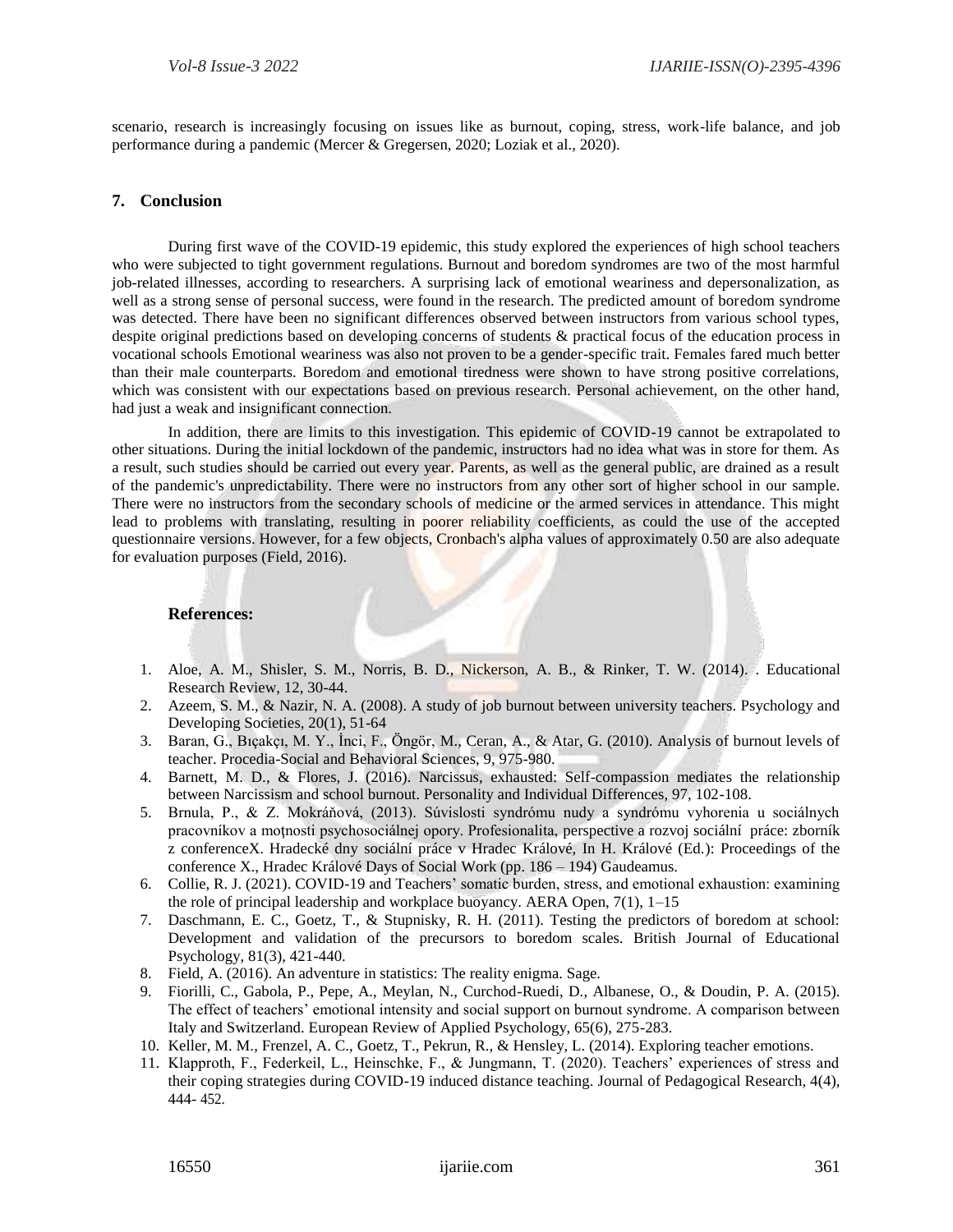- 12. Košir,K.,Dugonik,Š.,Huskić,A.,Gračner,J.,Kokol,Z.,&Krajnc,Ţ.(2020).Predictorsofperceivedteachers' and school counsellors' work stress in the transition period of online education in schools during the COVID-19 pandemic. Educational Studies, 1-5.
- 13. Leiter, M. P., Bakker, A. B., & Maslach, C. (Eds.). (2014). Burnout at work: A psychological perspective.
- 14. Loonstra, B., Brouwers, A., & Tomic, W. (2009). Feelings of existential fulfilment and burnout among secondary school teachers. Teaching and Teache Education, 25(5), 752-757.
- 15. Lovašová, S., & Jungová, I. (2018). Boreout a burnout syndróm v kontexte starostlivosti o seba. [Boreout and burnout syndrome in the self-care context]. In H. Králové (Ed). Evropské pedagogické fórum [European pedagogical forum] (pp. 393-402) Magnanimitas.
- 16. Loziak, A., Fedáková, D., & Čopková, R. (2020). Work-related stressors of female teachers during covid-19 school closure. JWEE, (3-4), 59-78.
- 17. Lutz, C. A. (1990). Engendered emotion: Gender, power, and the rhetoric of emotional control in American discourse. In C. A. Lutz, & L. Abu-Lughod (Eds.), Studies in emotion and social interaction. Language and the politics of emotion (pp. 69–91). Editions de la Maison des Sciences de l'Homme.
- 18. MacIntyre, P. D., Gregersen, T., & Mercer, S. (2020). Language teachers' coping strategies during the Covid- 19 conversion to online teaching: Correlations with stress, wellbeing and negative emotions. System, 94
- 19. Makasheva, N., Makasheva, J., Groomova, A., Ishtunov, S., & Burykhin, B. (2016). The problem of professional burnout in stress management. SHS Web of Conferences, 28, 34-39. Available from:
- 20. Maslach, C., & Leiter, M. P. (2017). Understanding burnout: New models. In C. L. Cooper & J. C. Quick (Eds.), the handbook of stress and health: A guide to research and practice (pp. 36–56). Wiley Blackwell.
- 21. Maslach, C., Jackson, S. E., Leiter, M. P., Schaufeli, W. B., & Schwab, R. L. (1986). Maslach burnout inventory, 21, 3463-3464.
- 22. Maslach, C., Schaufeli, W. B., & Leiter, M. P. (2001). Job burnout. Annual Review of Psychology, 52(1), 397-422.
- 23. Maslach, C., Leiter, M.P. & Schaufeli, W.B. (2008). "Measuring burnout". In Cooper, C.L. and Cartwright, S. (Eds), the Oxford Handbook of Organizational Wellbeing (pp. 86-108). Oxford University Press.
- 24. Mercer, S., & Gregersen, T. (2020). Teacher wellbeing. Oxford University Press.
- 25. Moris, H., & Nedosugova, A. B. (2019). Coaching as instrument to identity and remedy for boreout syndrome with employees. In W. Striełkowski (Ed.), Advances in social science, education and humanities research (ESSD 2019) (pp. 138-141). AtlantisPress.
- 26. Pallant, J. (2011). SPSS survival manual: A step by step guide to data analysis using IBM SPSS. Allen & Unwin.
- 27. Petrie, C. (2020). Current opportunities and challenges on Covid-19 in education. Spotlight: Quality education for all during Covid-19 crisis. OECD/Hundred Research Report #011.
- 28. Ráczová, B., & Köverová, M. (2020). A confirmatory factor analysis of the Pakistan version of the MBI-HSS for helping professions, Československá Psychologie, 64(3), 272 – 287.
- 29. Rogozinsky, D. (2018). Teachers: What to do if you're the one who's bored in class
- 30. Rothlin, P., & Werder, P. (2011). El nuevo síndrome laboral boreout: recupera la motivación Penguin Random House Grupo Editorial España.
- 31. Rozvadský-Gugová, G., & Heretik, A. (2011). Robotizmus, workoholizmus, fenomény dnešnej doby.], In K. Benková, & L. Vavrysová (Ed.), Sborník z mezinárodnívědeckékonference (pp.603-610).
- 32. Sears, S. F., Urizar, G.G. and Evans, G.D. (2000). Examining a stress-cping model of burnout and depression in extension agents. Journal of Occupational Health Psychology, 5, 56-62.
- 33. Skaalvik, E.M., & Skaalvik, S. (2015).Job satisfaction, stress and coping strategies in the teaching profession- what do teachers say? International Education Studies, 8(3), 181-192.
- 34. Sohail, N., Ahmad, B., Tanveer, Y., & Tariq, H. (2012). Workplace boredom among university faculty members in Pakistan. Interdisciplinary Journal of Contemporary Research in Business, 3(10), 919–925.
- 35. Stock, R. M. (2013): A hidden threat of innovativeness: Service employee Boreout. In J. Burroughs, & A. Rindfleisch (Eds.), AMA Winter Marketing Educators' Conference Proceedings: Challenging the Bounds of Marketing Thought (159 – 160). Curran Associates.
- 36. Tóthová, L., & Ţiaková, E. (2018). Výber neefektívnych stratégií zvládania záťaţe ako rizikový faktor v pomáhajúcich profesiách [Selection of inefficient coping strategies as Risk factor in helping professions]. In M. Köverová, & M. Mesárošová (Ed.), Pomáhajúce profesie a starostlivosť o seba z pohľadu psychológie a sociálnej práce [Helping professions and self-care from the point of view of psychology and social work] (pp. 117-121). Košice: Univerzita Pavla Jozefa Šafárika vKošiciach.